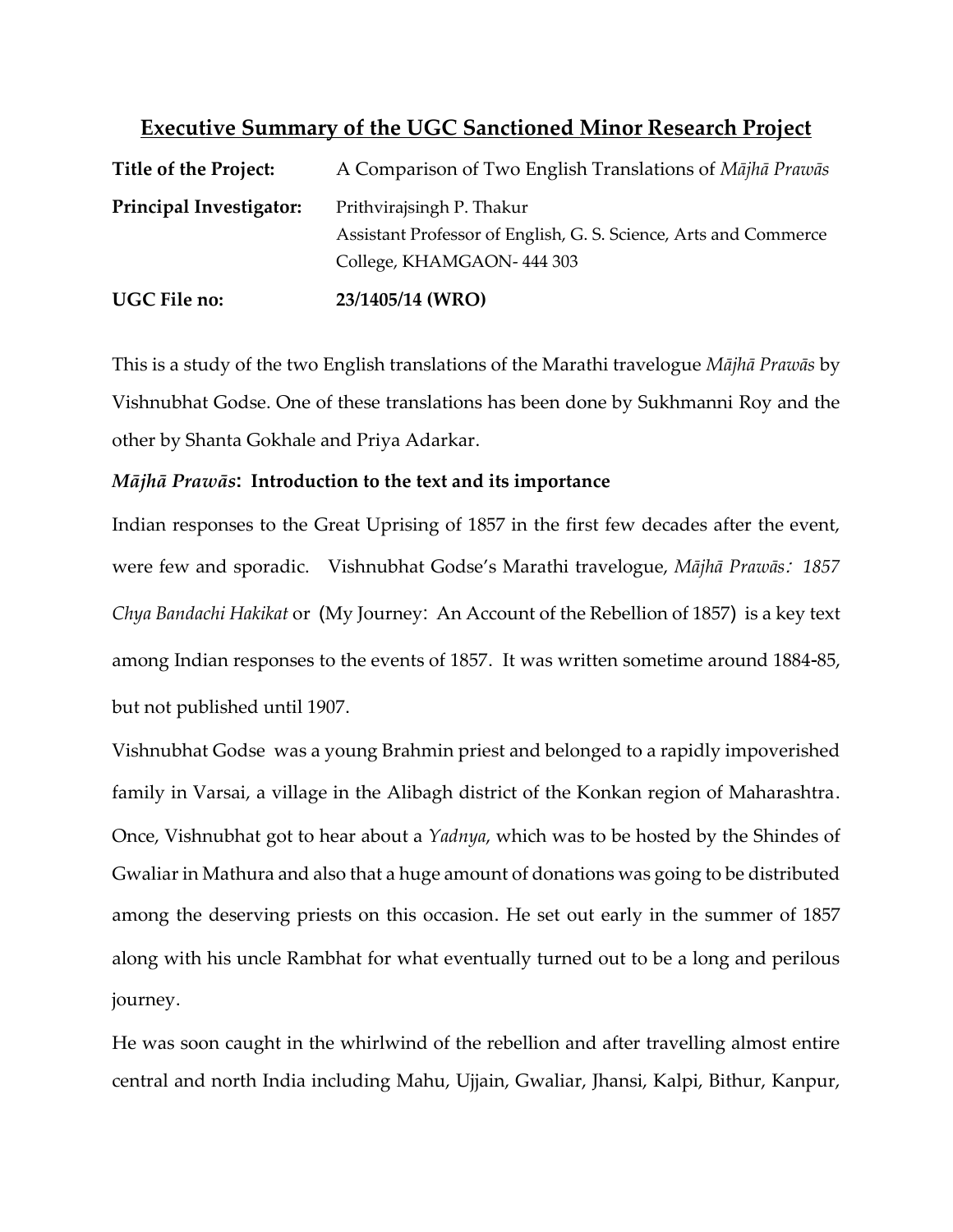Lucknow, Ayodhya, Varanasi and Kota, and after witnessing many a great event in the course of the Great Mutiny (including the siege of Jhansi where he served as one of the Priests of Honour in the court of the Rani), returned home, penniless and exhausted after two and a half yearsin 1859.

Godse wrote his memoir in 1884, but asked Vaidya not to publish it until his (Godse's) death. Vaidya kept the manuscript with him for twenty-four years. Vishnubhat Godse died in 1901. Vaidya then published the book in an edited and abridged from in 1907. He published this book under the title *Mājhā Prawās: 1857 Chya Bandachi Hakikat*. in 1966 that the great historian Mahamahopadhyay Datto Vaman Potdar transliterated the entire original *modi* manuscript of *Mājhā Prawās* into Devnagari and published it along with his detailed and scholarly introduction in complete and unabridged form. Thus, it took eighty-three years for Godse's book to appear in print in its original form.

# **Translations of** *Mājhā Prawās***:**

*Mājhā Prawās* has been translated in Hindi and English. Two Hindi and three English translations of the book have appeared so far.

# **English translations of** *Mājhā Prawās***:**

Three English translations of *Mājhā Prawās* have appeared so far:

- 1. 1857: The Real Story of the Great Uprising by Mrinal Pande, 2011, Harper Perennial, New Delhi.
- 2. Travails of 1857 by Sukhmani Roy, 2012, Rohan Prakashan, Pune.
- 3. Adventures of a Brahmin Priest: My Travels in the 1857 by Rebellion by Priya Adarkar and Shanta Gokhale, 2014, Oxford University Press India.

The first English translation of *Mājhā Prawās* is by Mrinal Pande, a reputed journalist and Hindi writer. She used the Vaidya version of *Mājhā Prawās* for her translation. However, in her 'Note on the Book' she wrongly mentions that she used complete edition of *Mājhā*